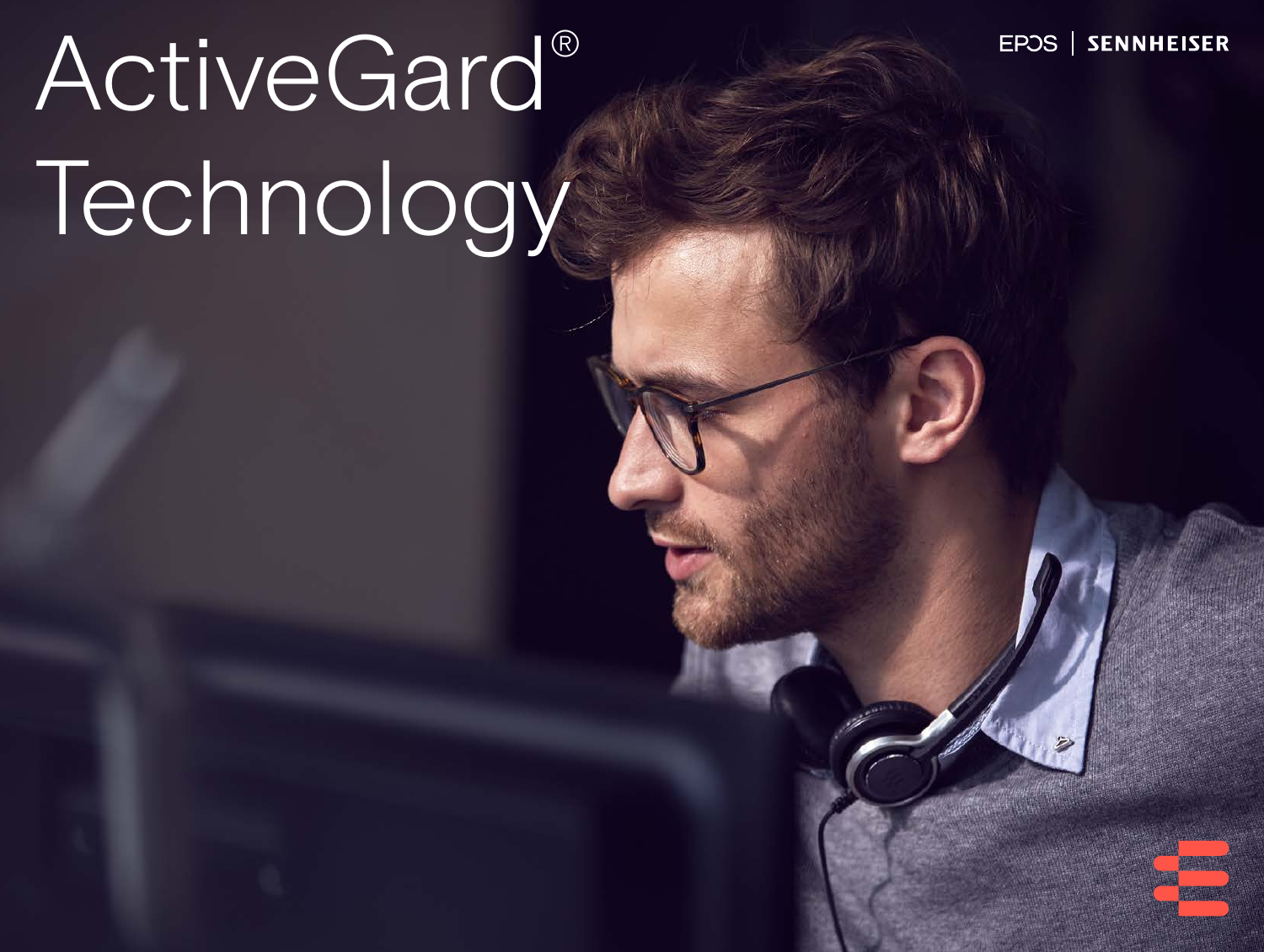**Introduction** Great sound, comfort and fit, excellent build quality, versatility, compatibility.<br>These are just some of the many reasons for choosing a headset from EPOS These are just some of the many reasons for choosing a headset from EPOS. Acoustic safety is another important factor, so it is reassuring to know that EPOS Contact Center and Office (CC&O) headsets are equipped with EPOS ActiveGard®, one of the most advanced hearing protection technologies against acoustic injury caused by sudden sound bursts. This White Paper provides an overview of the technology, the regulatory background and the safety and wellbeing benefits of EPOS ActiveGard®.

#### Sound safety

Occasionally, heavy phone users may be exposed to potentially dangerous acoustic shock from unexpected and extremely loud sounds on the line. EPOS' patented ActiveGard® technology protects headset users from any hearing loss or damage on the rare occasions where they experience this type of incident – so that the users feel protected and secure to perform their jobs.

With the introduction of softphone-based telephony, the EPOS ActiveGard® technology has been further adapted to provide users of EPOS' digital (USB and wireless) headsets the same security and sound safety. This means that regardless of the choice of professional headset, users can be sure that EPOS ActiveGard® is always on duty to protect their hearing, ensuring that nothing unexpected gets in the way of important communications.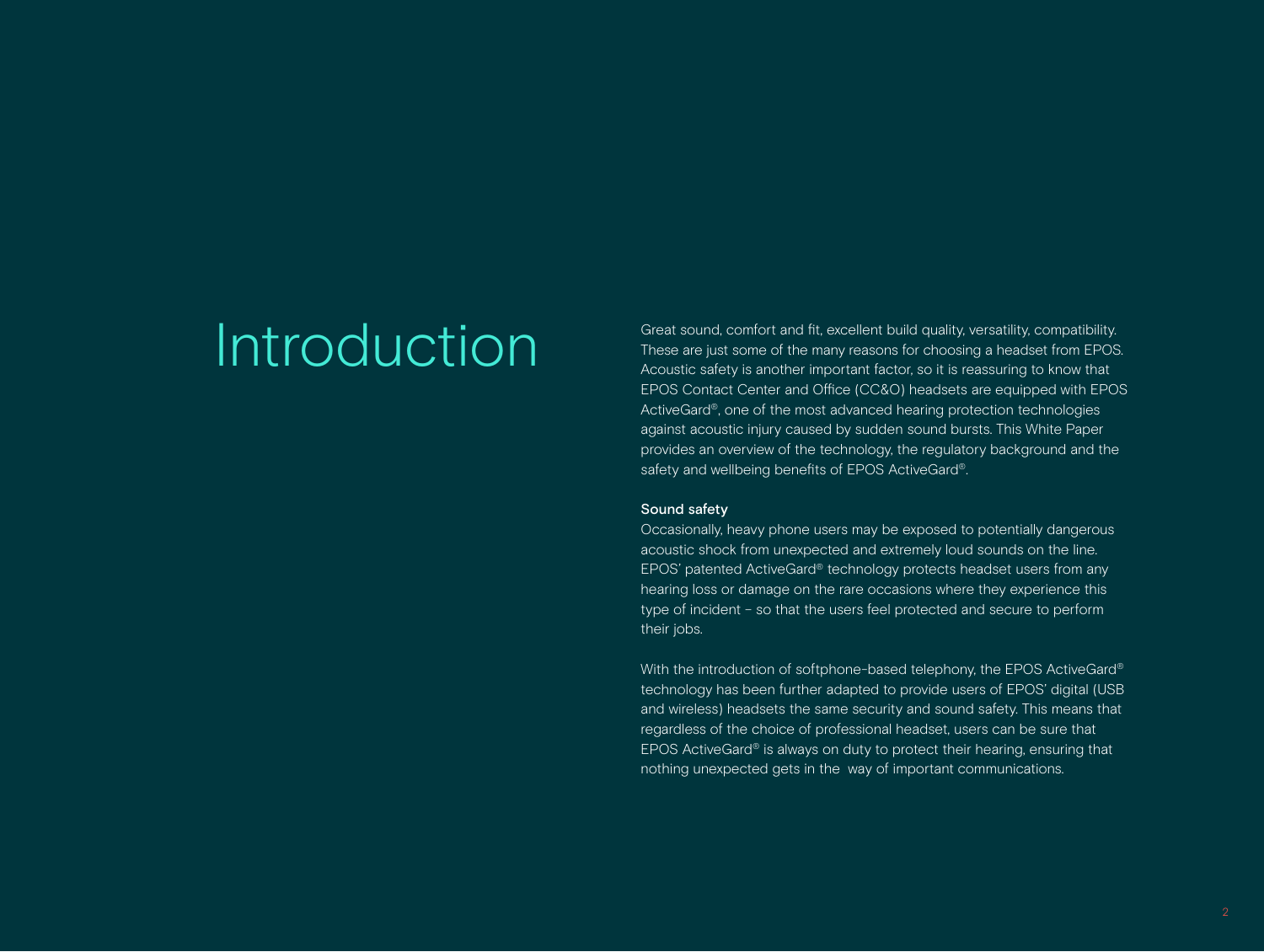

## About ActiveGard®

#### Facts about the technology

First designed for EPOS' wired headsets, EPOS ActiveGard® is a sound compression system consisting of a sophisticated electrical circuit. The patented system utilizes a compression technology to remove the energy from an excessive incoming signal transmitted through the telephone system, leaving the signal free of distortion.

EPOS ActiveGard® can be compared to an automatic and fast-working "intelligent" volume control. If an incoming signal rises to a level that is harmful to your hearing, it is instantly "turned down" to a considerably lower, and more comfortable level. When the sound level returns to normal, the volume will be "turned back" to the original level after a short period of time as EPOS ActiveGard® reverts to its stand-by surveillance mode.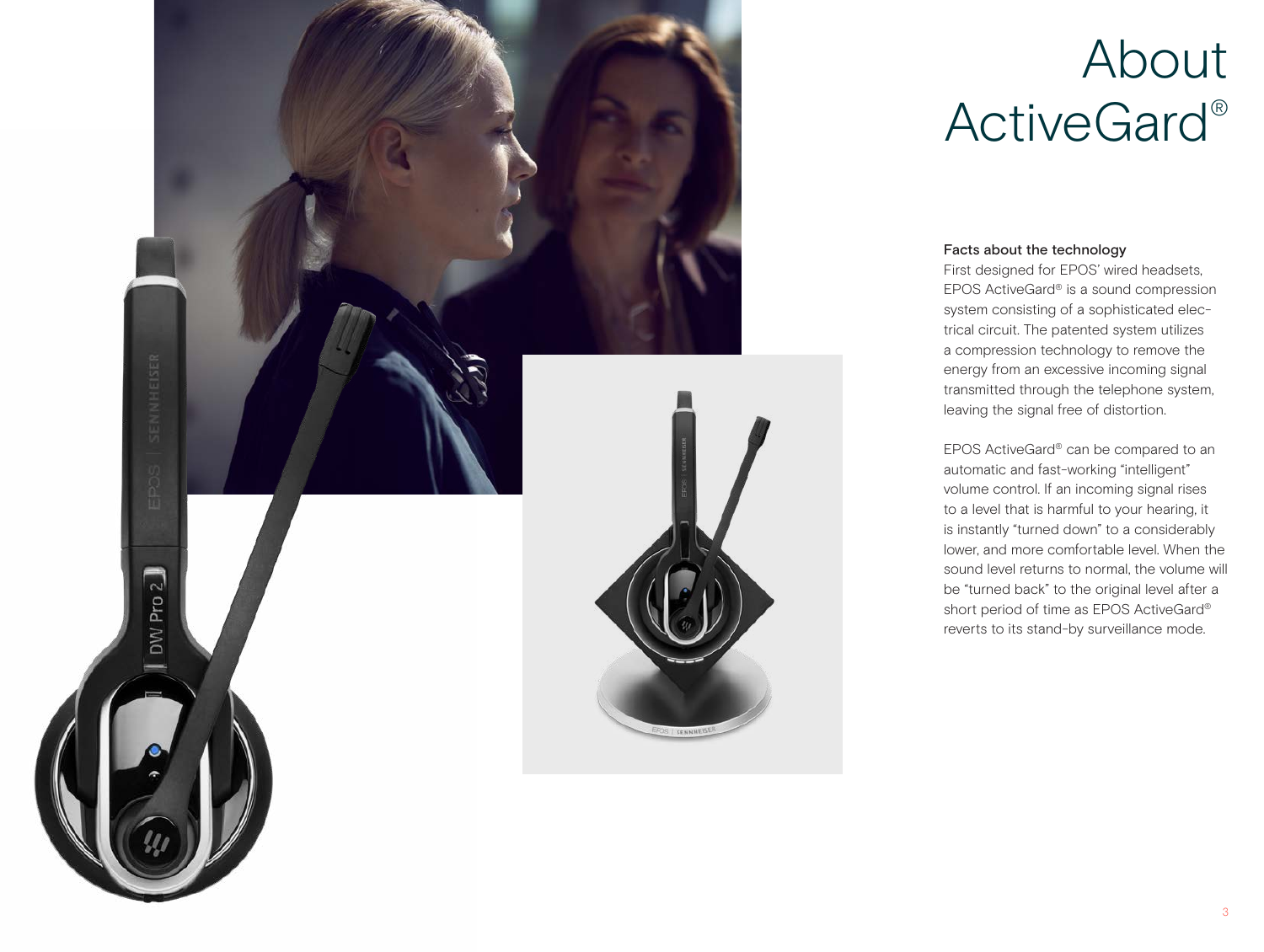#### Compression not clipping

In many traditional wired headsets the noise limiting function is achieved by using simple diode- or transistor circuits, which activate a peak-clipping function when the headset speaker signal reaches a certain voltage. Though it may fulfill the legislative require ments, the peak-clipping technology still leaves distortion of the signal and offers only a certain degree of protection for the headset user.

Compared with a traditional system, EPOS ActiveGard ® offers some key benefits and productivity-enhancing advantages:

- 1. The incoming signal is compressed in one controlled operation. EPOS ActiveGard ® detects an excessive signal and reacts by initiating a compression process that occurs in just a few milliseconds – faster than the human ear.
- 2. Due to the compression method there is virtually no distortion of the signal.
- 3. In contrast to peak-clipping circuits, EPOS ActiveGard ® removes the dangerous energy from the signal by means of this compression technique.
- 4. The more powerful the incoming signal is, the more powerfully the system com presses.
- 5. In contrast to peak-clipping circuits, EPOS ActiveGard ® keeps the volume at a comfortable level, even if the incoming signal is a sound burst well in excess of the limit which is generally considered to be harmful to hearing.

Below is an illustration showing how EPOS ActiveGard ® technology works compared to the traditional systems.

Listen\* to the difference by clicking on the sound files below – Please be warned that the sound without EPOS ActiveGard ® can be extremely high. We recommend the volume should be set low when playing:



Play sound without EPOS ActiveGard ®



Play sound with EPOS ActiveGard ®



\* Please note that the latest version of Adobe Reader (XI) and Adobe Flash Player are needed to play the sound files. Also note that the Adobe Flash Player will not work with iPhone, iPod touch and iPad.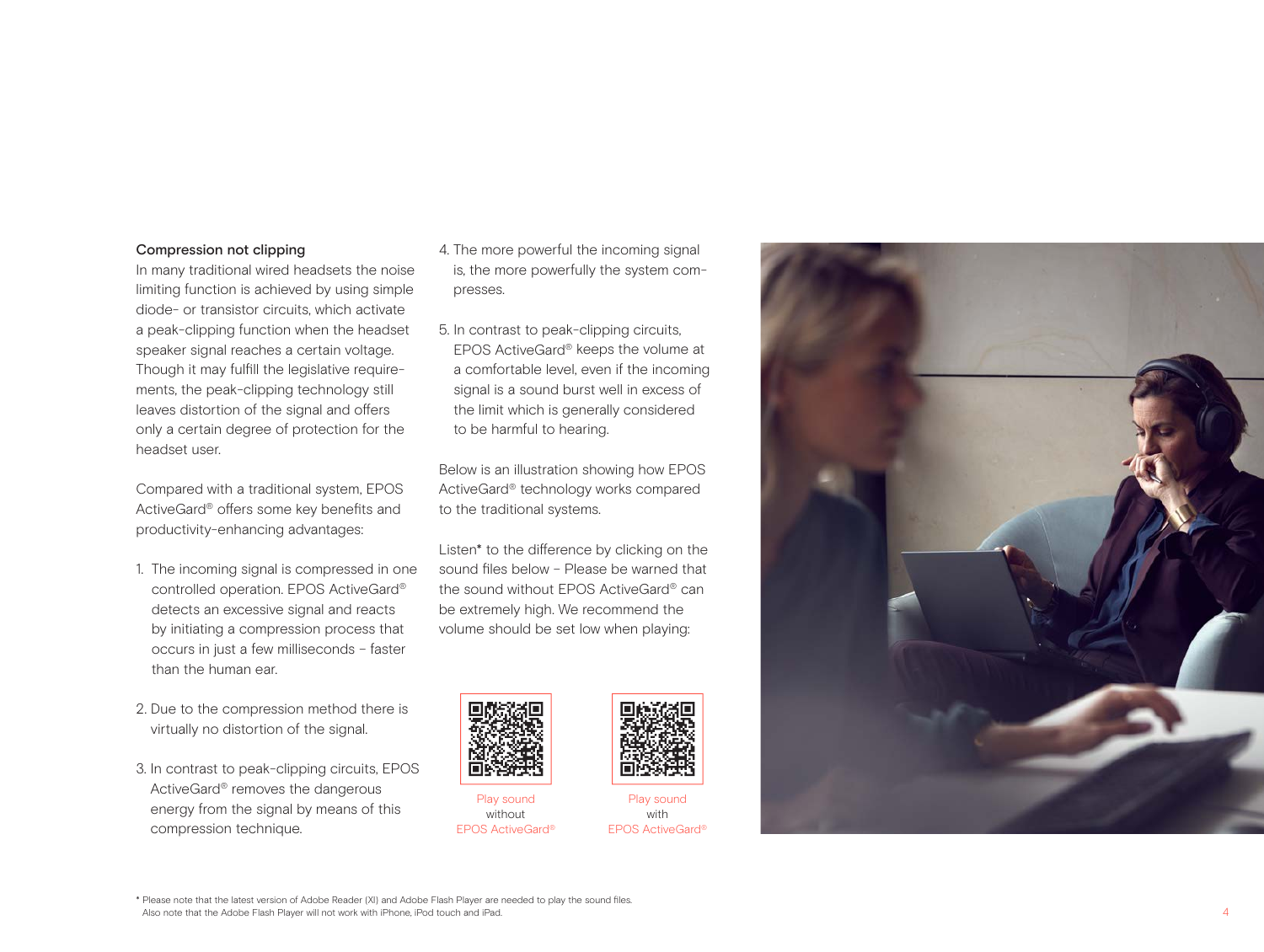# The regulatory background

#### Meeting or exceeding the requirements

The EU, the United States and many other countries have set noise limits covering the use of headsets so it's reassuring to know that all headsets meet or exceed the requirements currently in force.

#### The EU directive in brief

The European Union's Noise at Work Directive lays down rules for protecting hearing in the workplace. The Directive basically deals with two types of noise induced hearing damage: Acoustic shock, and excessive noise exposure throughout a working day.

### Safety and wellbeing

#### Protection against acoustic shock

Because acoustic shock can cause either temporary or permanent traumatic damage to hearing, the Noise at Work Directive also deals with areas such as instantaneous noise exposures and sets a limit of 137dB(C) for these types of sudden loud sounds – comparable with standing next to an aircraft taking off. The Directive does not specify

the duration of such impulsive noises but the International Telecommunication Union defines the limit of 137dB(C) for sound impulses with a duration of less than half a second.

#### Protection against excessive noise

The Directive defines two critical levels for noise exposure throughout a working day. For up to 80dB(A) the employer has no obligations. Between 80dB(A) and 85dB(A) the employer should offer hearing protection and education. For levels exceeding 85dB(A), employees must be provided with, and wear, hearing protection equipment. The IMPACT SDW 5000 Series, DW Series, SD Series UI 770 interface box as well as CEUL 33 and CEUL 34 interface cables are just some examples that comply with the Directive.

There are a number of international telecommunication standards which have traditionally used another maximum acoustic output level that is also based on the 85dB(A) noise exposure limit. These standards define a maximum limit of 118dB(A) for long duration disturbance (above half a second), measured at the ear entrance. Since the late 1980s, the European Telecommunication Standards Institute (ETSI) has shown that this long duration disturbance limit has provided

satisfactory protection against acoustic injury. All EPOS headsets headsets fulfill this maximum limit of 118dB(A).

### In summary

#### EPOS ActiveGard® benefits

EPOS ActiveGard® patented technology

- Protects users against acoustic injury caused by sudden sound bursts
- Limits maximum sound pressure on all EPOS headsets to international telecommunication standards of 118dB (SPL)
- Keeps the volume of a sound peak at a safe and comfortable level
- Allows safer and stress-free working when using a headset